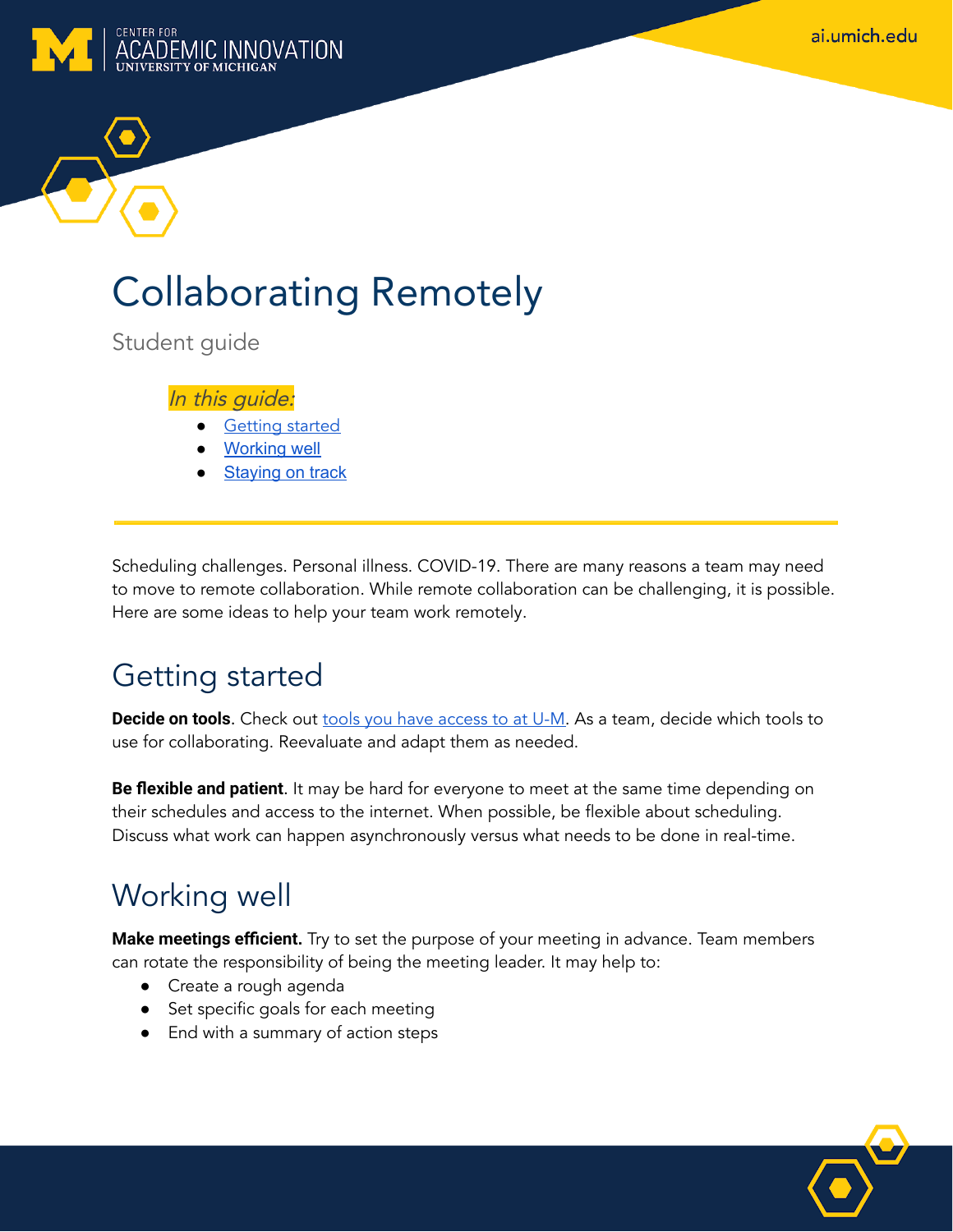



**Use a shared notes document.** Take notes in a shared Google doc so you can all contribute and follow along. This is a good place to record any decisions your team makes so you can revisit later if needed.

**Know when to chat vs call.** Quick, easy questions or check-ins are easy on chat. But sometimes it's worth hopping on a call to work things out:

- **If you need to talk about sensitive topics.** It's easy to misinterpret emotions in written words. If you need to talk about anything sensitive (like a project getting behind), a video call will be much safer.
- **If you're making a complex decision.** Sometimes chats can go round and round in circles, and a video all would probably get you to a resolution much more quickly.
- **To have personal check-ins**. Even a 10-minute conversation can help you stay connected and check-in to make sure everyone's doing ok and have what they need to be productive.
- **● To encourage open feedback from everyone.** Some people might be comfortable chatting, others are more comfortable talking. Pick the mode(s) that will help your team communicate well.

**Develop video call norms.** Decide what your team norms will be for video calls and stick to them whenever possible. For example:

- Mute when you're not speaking
- Keep your video on to stay engaged
- Use "do not disturb" mode on your computer to reduce distraction
- Use earbuds or a headset to help with sound quality
- Avoid taking calls in areas with background noise

<span id="page-1-0"></span>**Make space for everyone to contribute.** Set aside a few minutes in your meeting agenda for each person to give a personal update or ask questions, if possible. Consider having a "raise your hand" norm for video calls to avoid talking over one another.